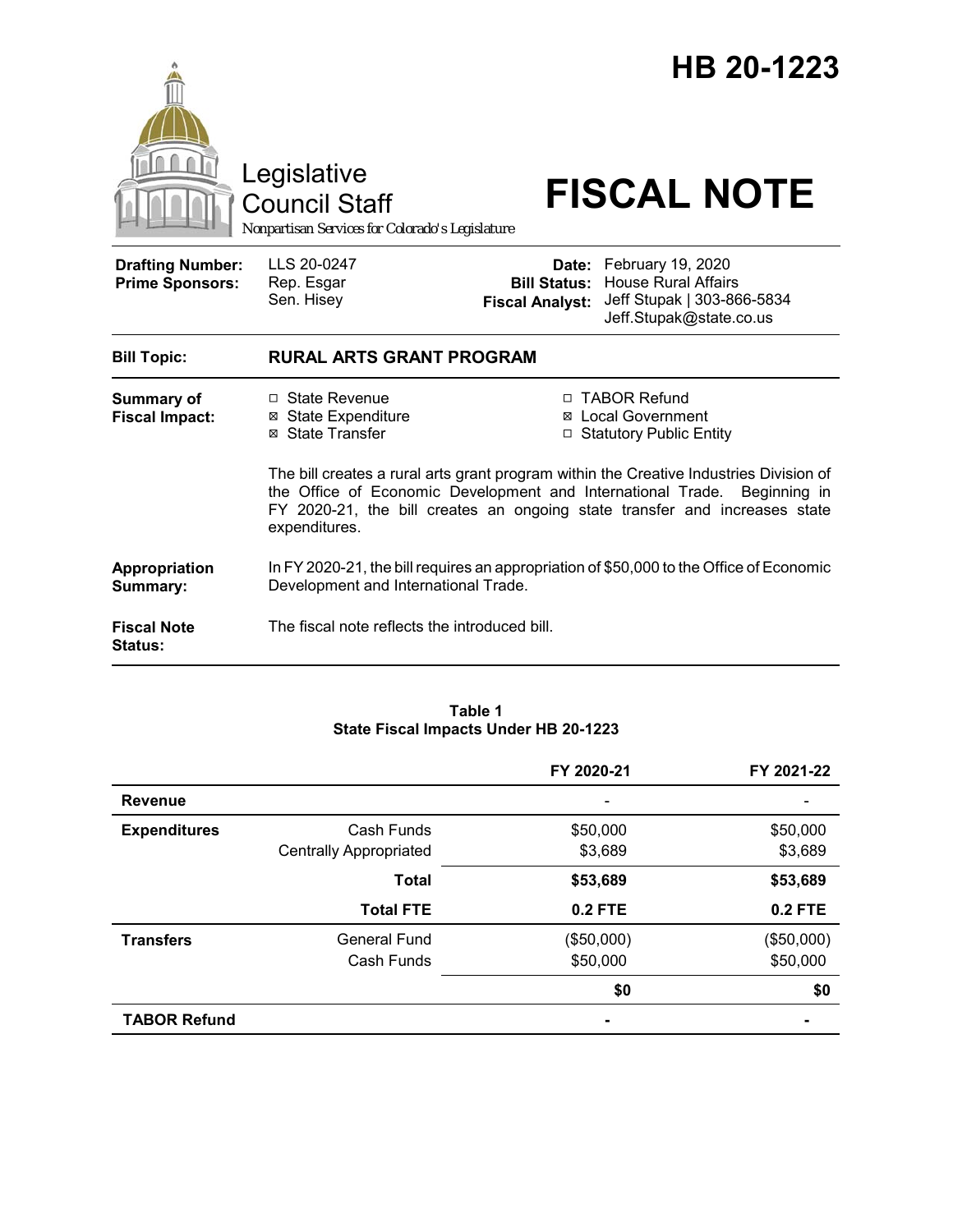February 19, 2020

# **Summary of Legislation**

The bill creates a rural arts grant program in the Creative Industries Division of the Office of Economic Development and International Trade (OEDIT). Grants are awarded to qualified organizations that sponsor artists to complete projects outside of the Scientific and Cultural Facilities District (SCFD). A qualifying organization is a community organization outside of the SCFD that is either a local government organization or a nonprofit organization. The qualifying organization may retain up to 5 percent of the grant award for administrative costs. Grants may be awarded to projects that:

- advance the artistic and cultural goals of rural communities and their economies;
- enhance a community's culture; or
- provide incentives for cross-community collaborations and have the potential to contribute to acceptance and consideration of differing perspectives.

On July 1, 2020, and each subsequent year, \$50,000 will be transferred from the General Fund to the Creative Industries Cash Fund to be awarded as grants, and used by OEDIT for the implementation and administration of the program.

The bill establishes application and award criteria, provides additional rulemaking authority to OEDIT related to the program, and establishes reporting requirements for both grant recipients and OEDIT.

## **Background and Assumptions**

OEDIT currently administers several other art grants program, including the Colorado Creates Grant, the Career Advancement Grant, and the Creative Districts program. Expenditures are estimated based administrative needs for these other programs, scaled for size of the grant program in the bill.

## **State Transfers**

The bill transfers \$50,000 from the General Fund to the Creative Industries Cash Fund beginning in FY 2020-21 and each subsequent year.

## **State Expenditures**

The bill increases expenditures in OEDIT by \$50,000 from the Creative Industries Cash Fund beginning in FY 2020-21. Expenditures are shown in Table 2 and described below.